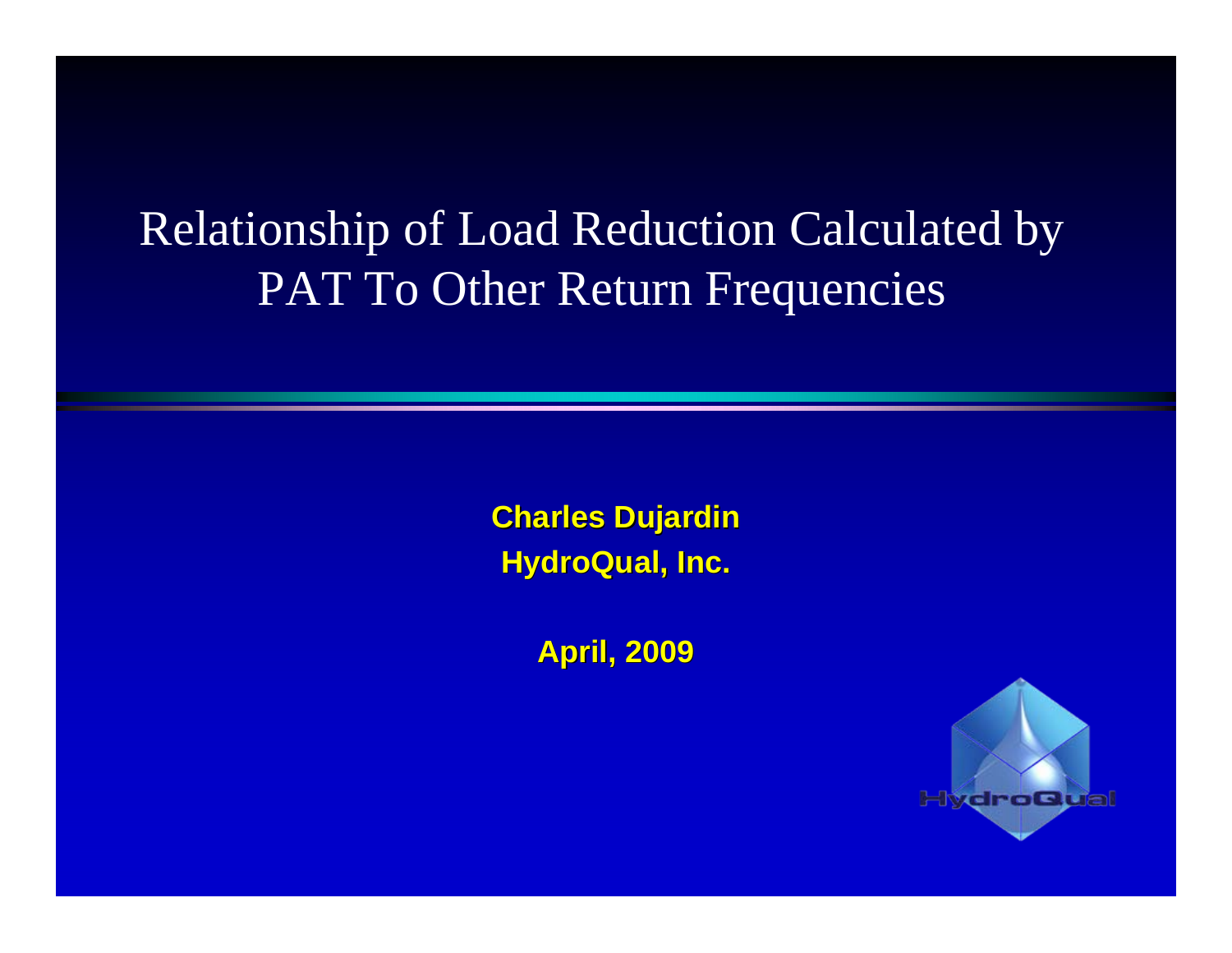#### Re-Evaluation of Recurrence Interval Concentrations

- $\bullet$ **• NYSDEC Concern That PAT Model Too Conservative Uses 2003 as the Base Uses 2003 as the Base**
- $\bullet$ **• Re-evaluated Long -Term RAINMAN Loadings Compare 31 Compare 31 - year record with 13 year record with 13 -year record year record**
- $\bullet$ **Computed Harbor Loadings for Each Day**

**Temperature Corrected Loadings Temperature Corrected Loadings Computed 30 Computed 30 -day Loadings day Loadings Determined Max 30 Determined Max 30 -day Loadings for Summer Period day Loadings for Summer Period**

 $\bullet$ **Compared 31 Compared 31 -year an 13 year an 13 -year Probability Distributions year Probability Distributions**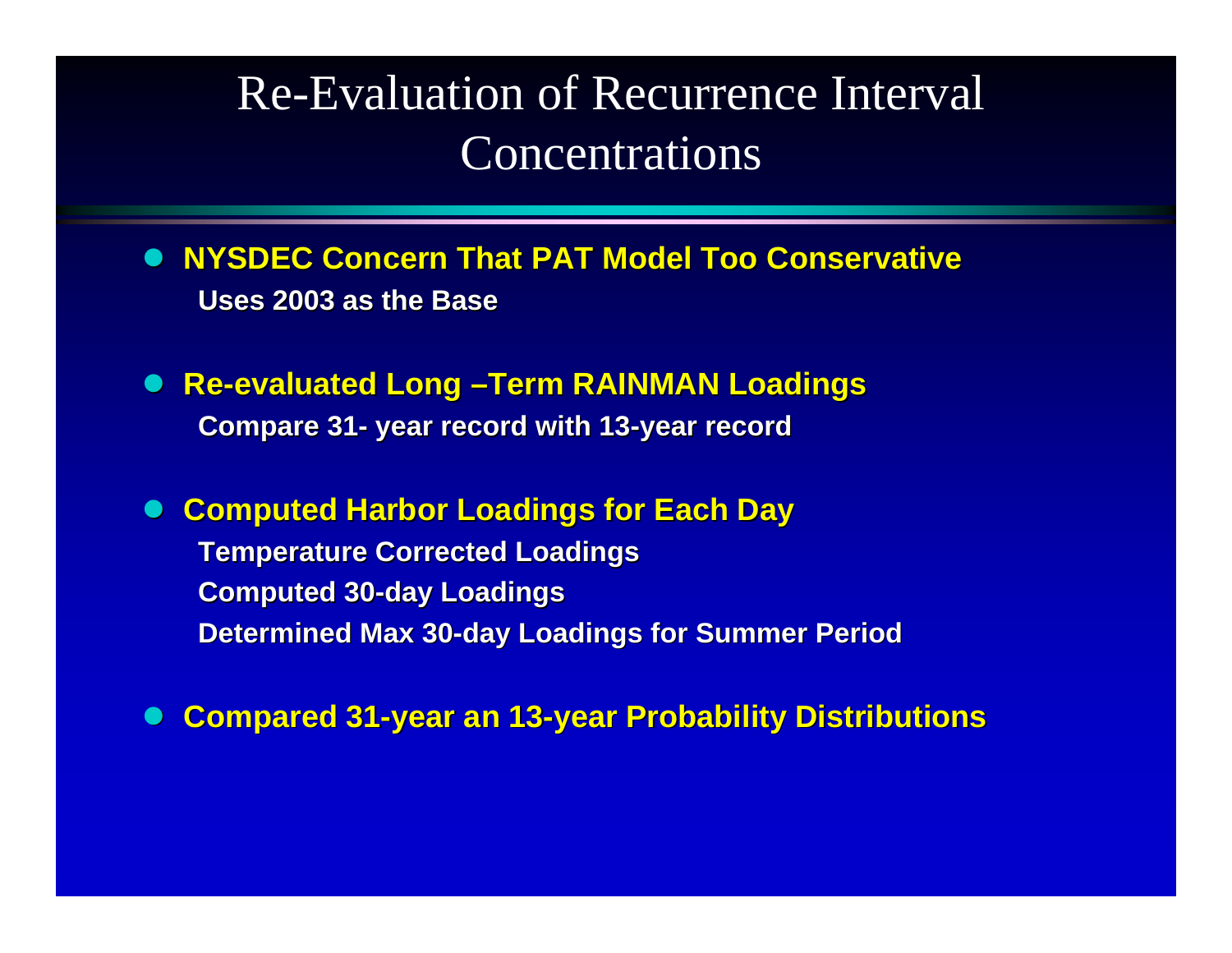

#### **NY/NJ Harbor Load Data**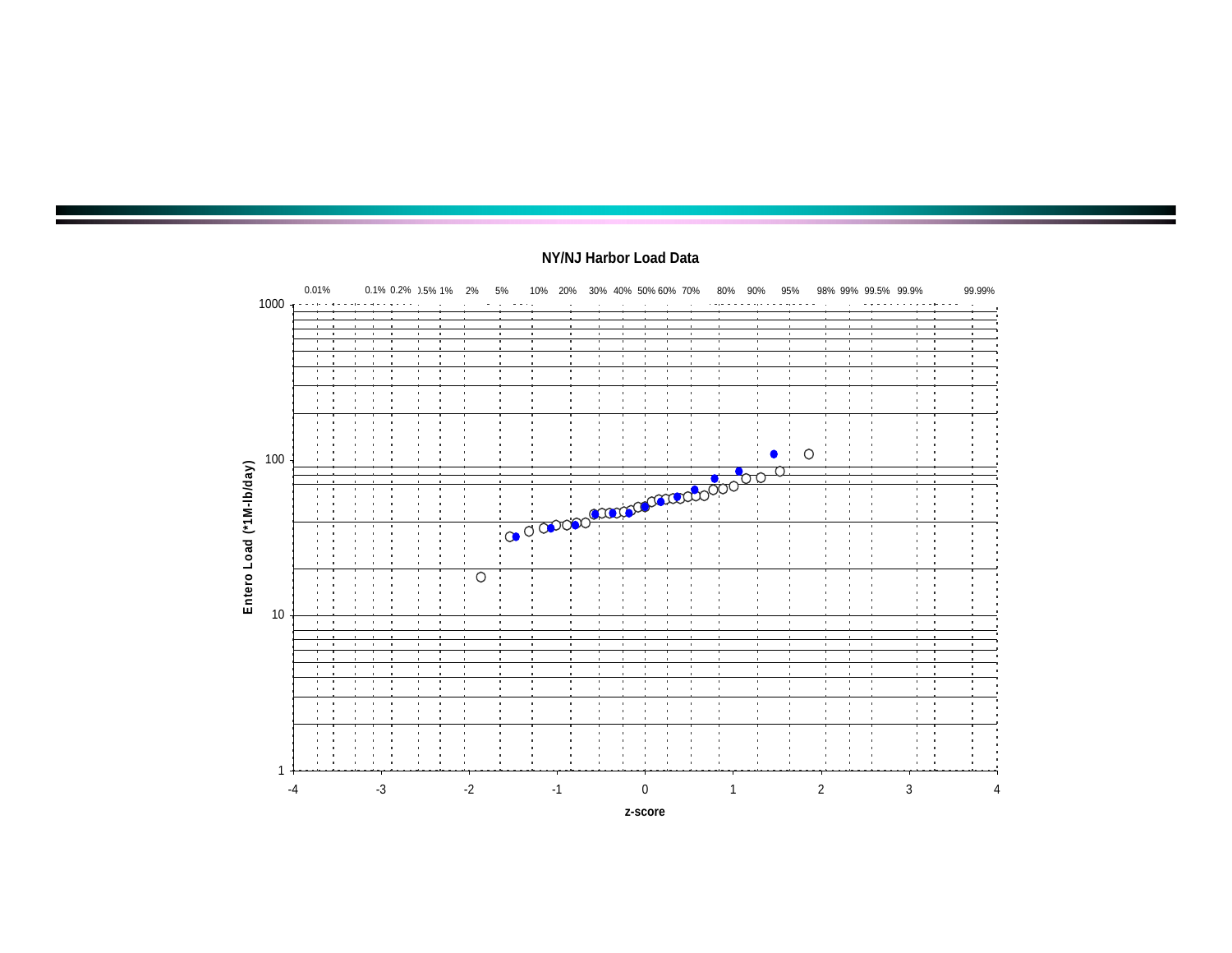### Recurrence Interval Adjustments

#### $\bullet$ **Observations Observations**

**Distributions are Similar Distributions are SimilarHowever, the tails for the 31 However, the tails for the 31 -year distribution are year distribution are "stretched stretched "2003 has a probability of 93.75 (16 year return interval) 2003 has a probability of 93.75 (16 year return interval)**

#### $\bullet$ **Recommendation Recommendation**

**Adjust the Z Adjust the Z -Scores of the 13 Scores of the 13 -year simulation to match the Z year simulation to match the Z scores of the 31 year analysis scores of the 31 year analysis**

**Re -calculate the Max 30 calculate the Max 30 -day Geometric Concentrations for day Geometric Concentrations for various Recurrence Intervals**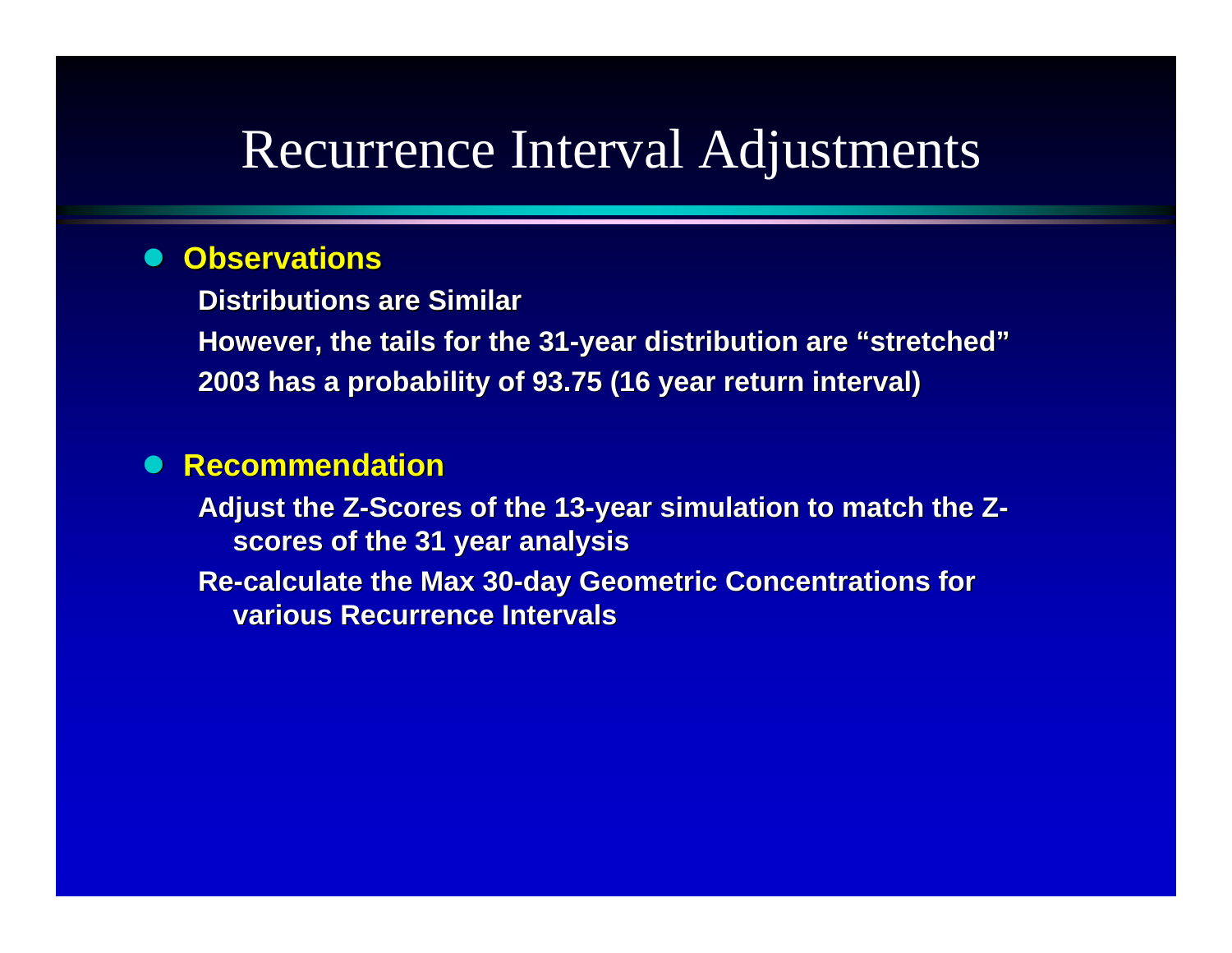## Selected Key Locations

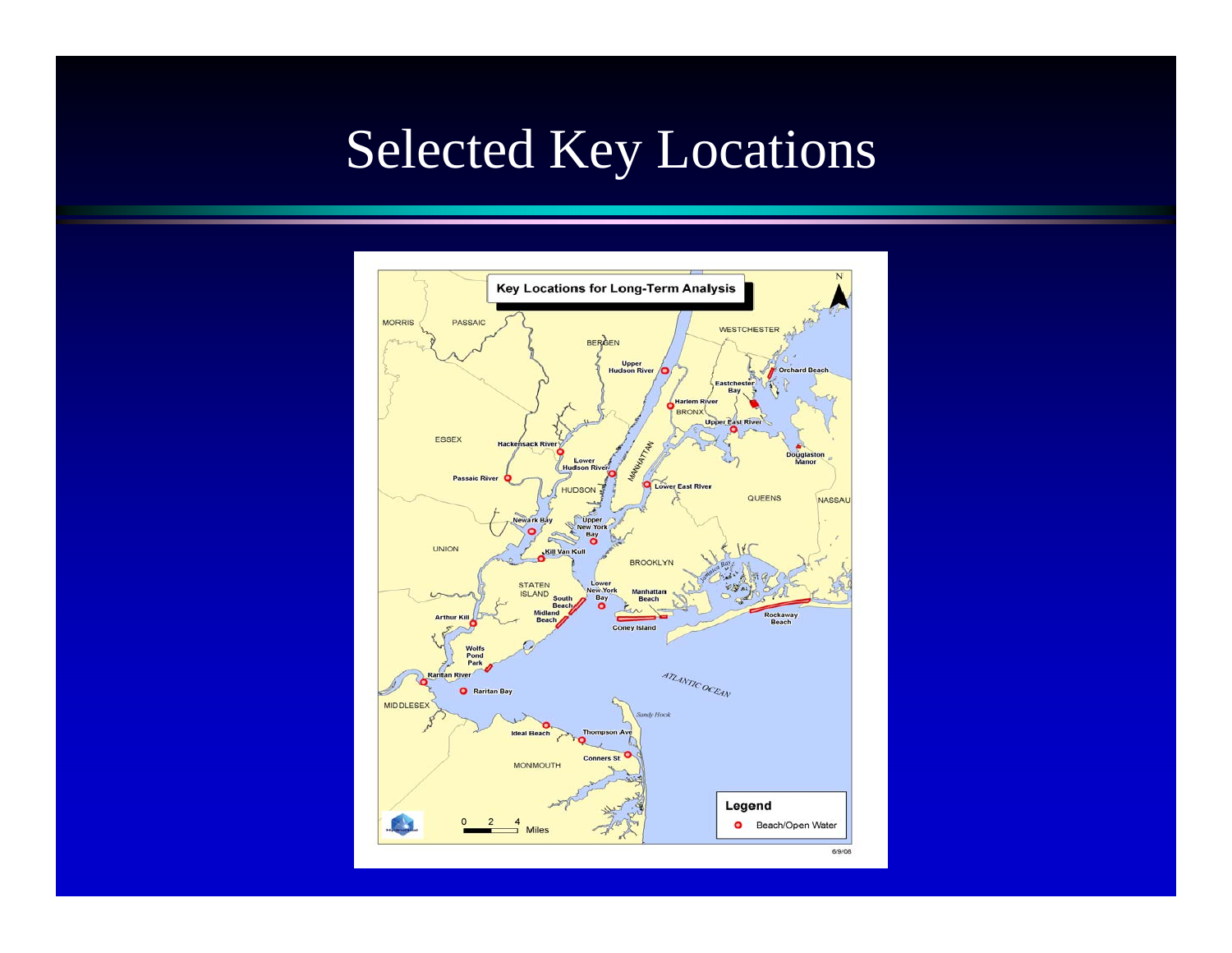| <b>Enterococci Max 30-day GM Open Waters</b> |                                    |     |                         |     |     |                            |  |
|----------------------------------------------|------------------------------------|-----|-------------------------|-----|-----|----------------------------|--|
|                                              | <b>Recurrence Interval (Years)</b> |     |                         |     |     |                            |  |
| Location                                     | $\overline{2}$                     | 3   | $\overline{\mathbf{4}}$ | 5   | 10  | <b>PAT</b><br><b>Model</b> |  |
| <b>Harlem River</b>                          | 32                                 | 37  | 42                      | 48  | 72  | 110                        |  |
| <b>Upper Hudson River</b>                    | 9                                  | 10  | 13                      | 15  | 19  | 25                         |  |
| <b>Lower Hudson River</b>                    | 17                                 | 18  | 24                      | 28  | 34  | 48                         |  |
| <b>Upper East River</b>                      | 27                                 | 36  | 39                      | 42  | 67  | 103                        |  |
| <b>Lower East River</b>                      | 30                                 | 38  | 43                      | 47  | 69  | 98                         |  |
| <b>Upper New York Bay</b>                    | 18                                 | 21  | 26                      | 30  | 39  | 53                         |  |
| Lower New York Bay                           | 12 <sup>2</sup>                    | 16  | 19                      | 22  | 30  | 40                         |  |
| <b>Arthur Kill</b>                           | 93                                 | 104 | 112                     | 125 | 194 | 236                        |  |
| Kill Van Kull                                | 41                                 | 45  | 53                      | 62  | 99  | 142                        |  |
| <b>Raritan Bay</b>                           | 23                                 | 23  | 27                      | 32  | 55  | 66                         |  |
| <b>Raritan River</b>                         | 62                                 | 68  | 82                      | 95  | 132 | 164                        |  |
| Newark Bay                                   | 81                                 | 92  | 114                     | 138 | 212 | 306                        |  |
| <b>Hackensack River</b>                      | 81                                 | 92  | 116                     | 138 | 189 | 222                        |  |
| <b>Passaic River</b>                         | 464                                | 490 | 570                     | 623 | 630 | 730                        |  |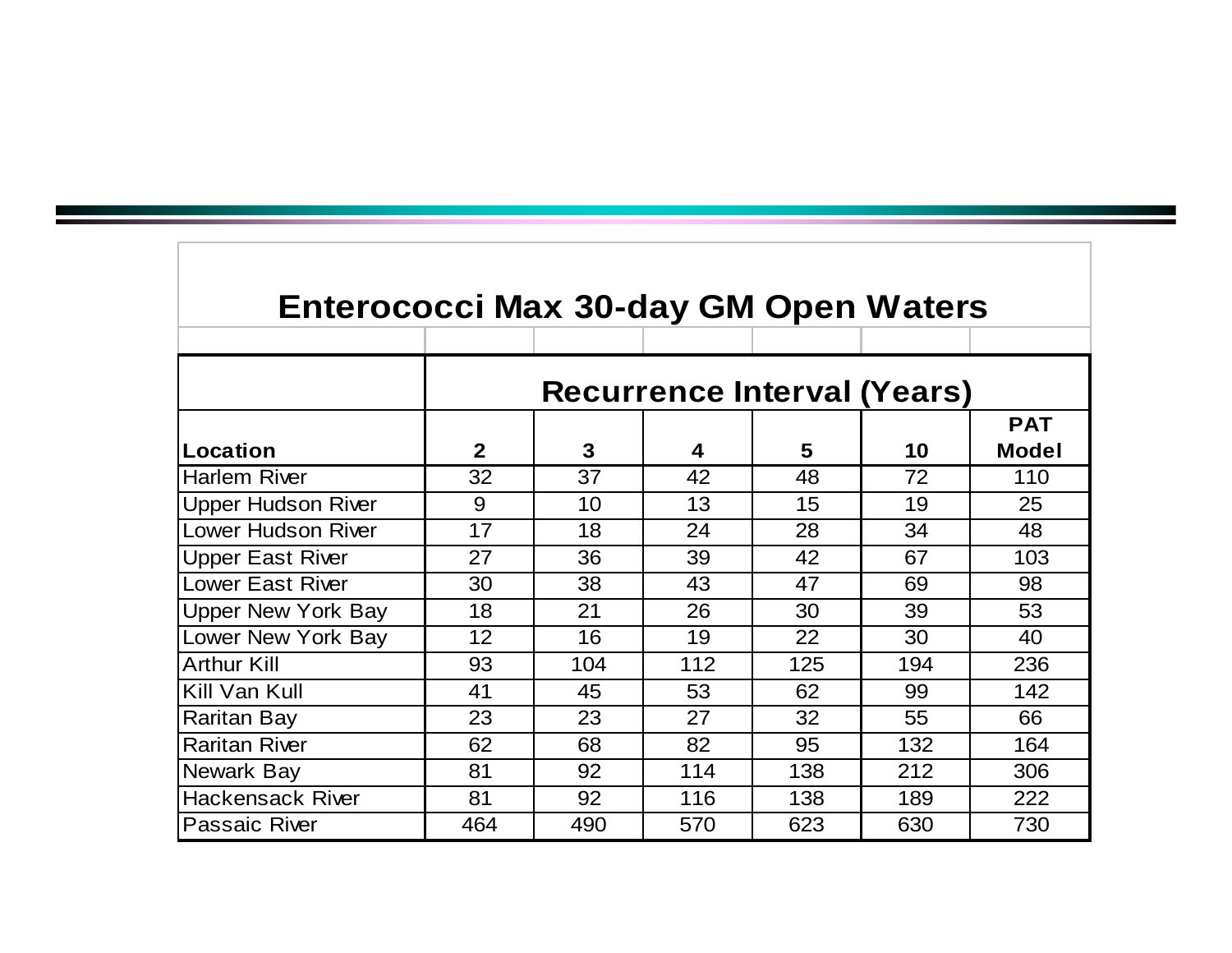### Return Period Relation

 $\bullet$ **TMDL Is A Mass Loading Rate TMDL Is A Mass Loading Rate**

> **Allowable Load To Meet Standard Allowable Load To Meet StandardTherefore the TMDL is Independent of Year Therefore the TMDL is Independent of Year**

 $\bullet$ **Mass Loading Rate Calculated By PAT Is The TMDL** 

 $\bullet$ **However, Percent Reduction Must Be Adjusted To The Desired Retur Desired Return Frequency n Frequency**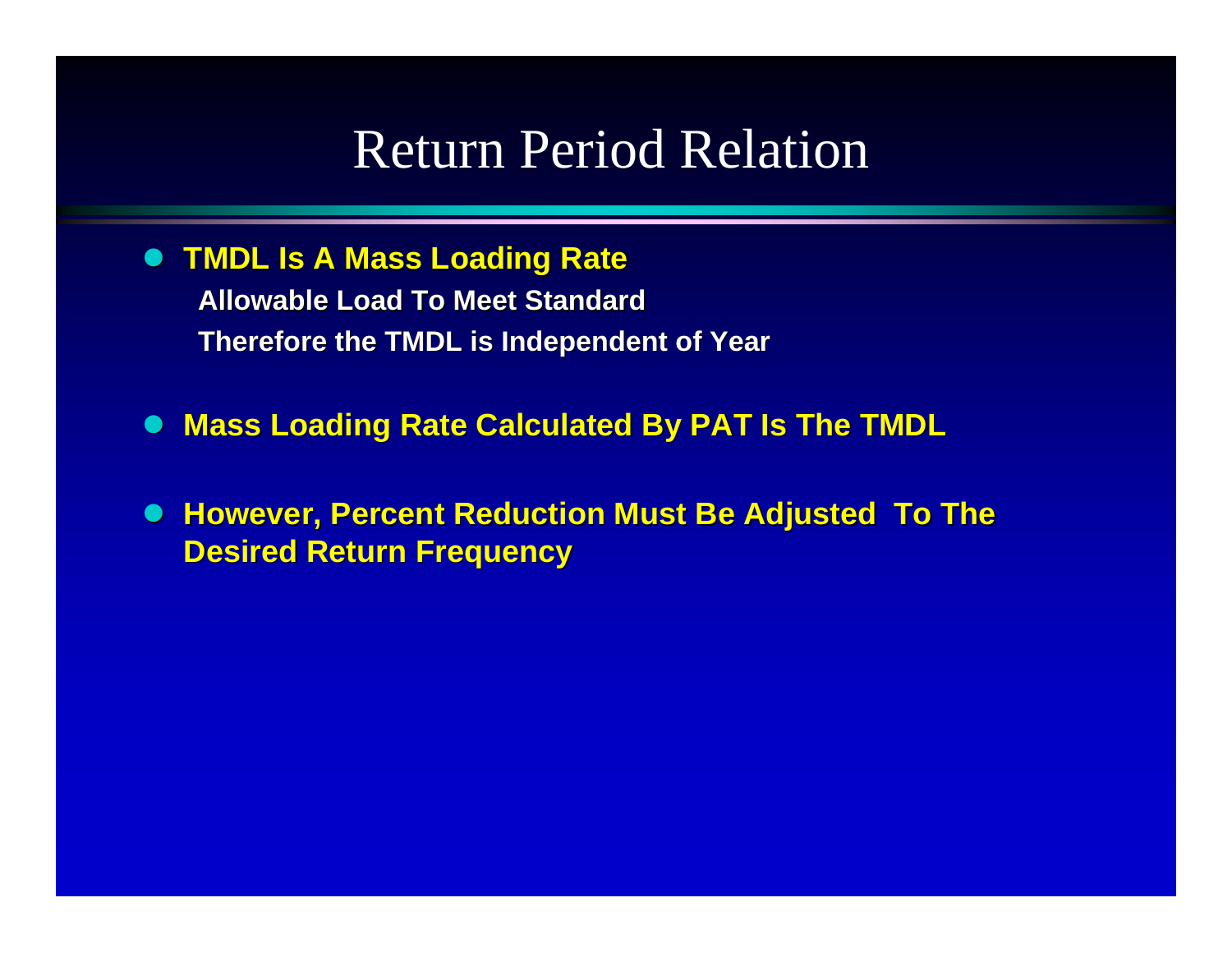Example: Management Zone X For 5 Year Return Period

- $\bullet$ **Mass Loading Rate (10 Yr) = 150 Mass Loading Rate (10 Yr) = 150**
- $\bullet$ Alternative (From PAT) = 60% of Total (40% Reduction) **Therefore, TMDL = 90 Therefore, TMDL = 90**

 $\bullet$ **Mass Loading Rate (5Yr) = 100** 

 $\bullet$  **Percent Reduction (5Yr) Percent Reduction (5Yr) Equals (100 Equals (100 -90)/100 = 10% Reduction 90)/100 = 10% Reduction**

z **Or**

**Percent Reduction (5YR) = 1 – [(10Yr Load/5Yr Load) \* PAT % of Total] [(10Yr Load/5Yr Load) \* PAT % of Total] Therefore Only Needs Table Of 10yr/5Yr (Load Reduction Factor) For Each Area For Each Area**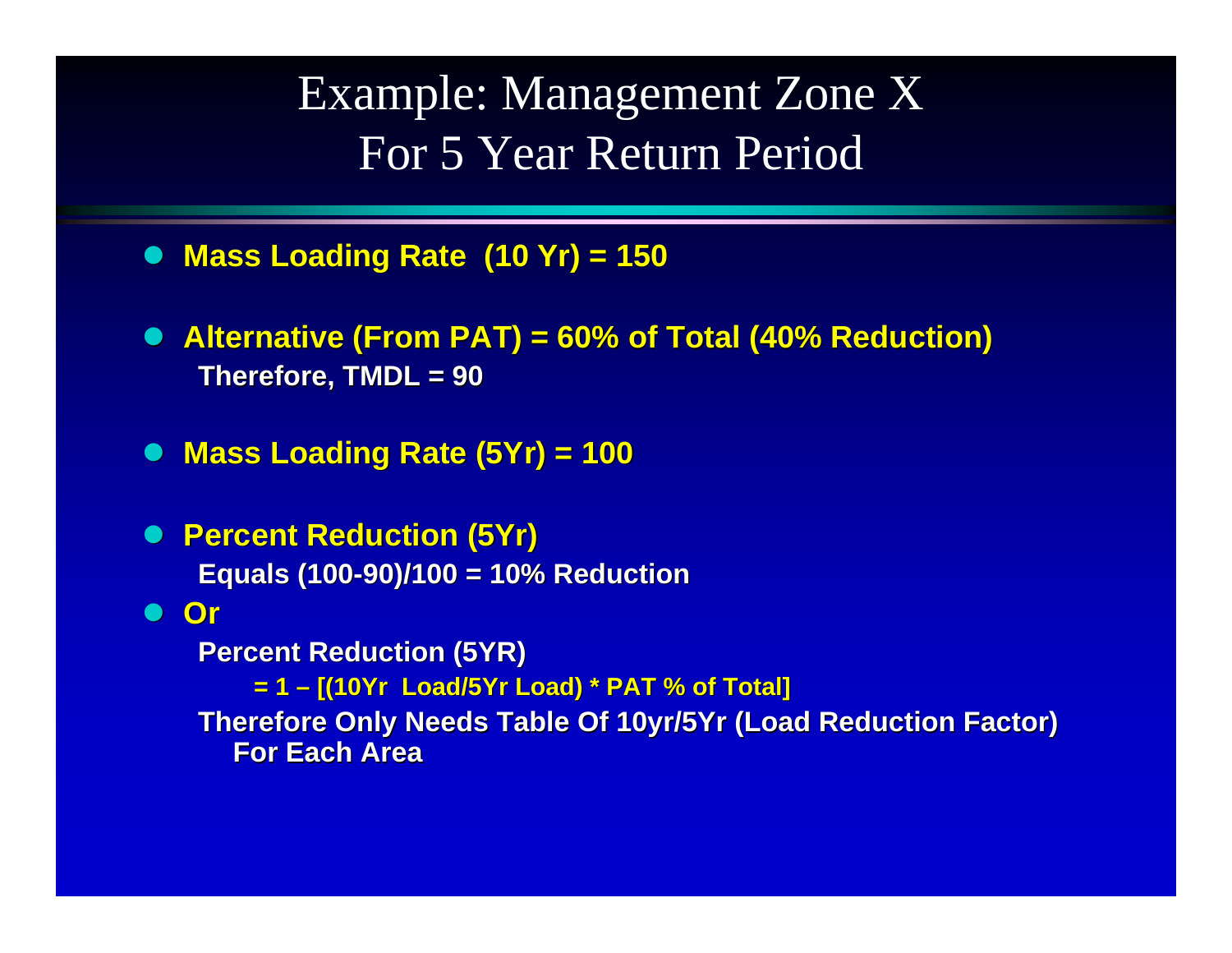## Calculating Load Reduction Factors

#### $\bullet$ **Basic Formula Basic Formula**

**Percent Reduction (RP)** 

**= 1 – [(PAT Load/RP Load) \* PAT % of Total] [(PAT Load/RP Load) \* PAT % of Total]**

- **z Loads Vary Between Locations Loads Vary Between Locations**
- $\bullet$ **Responses Vary Between Locations (Hydrodynamics) Responses Vary Between Locations (Hydrodynamics)**
- $\bullet$ **• Therefore, Instead of Using Load Ratios – Use Ratios of Final Concentrations Which is the Load Response Final Concentrations Which is the Load Response**
- **The Reduction Factors are Simply the Ratio of the PAT Response to the RP Response**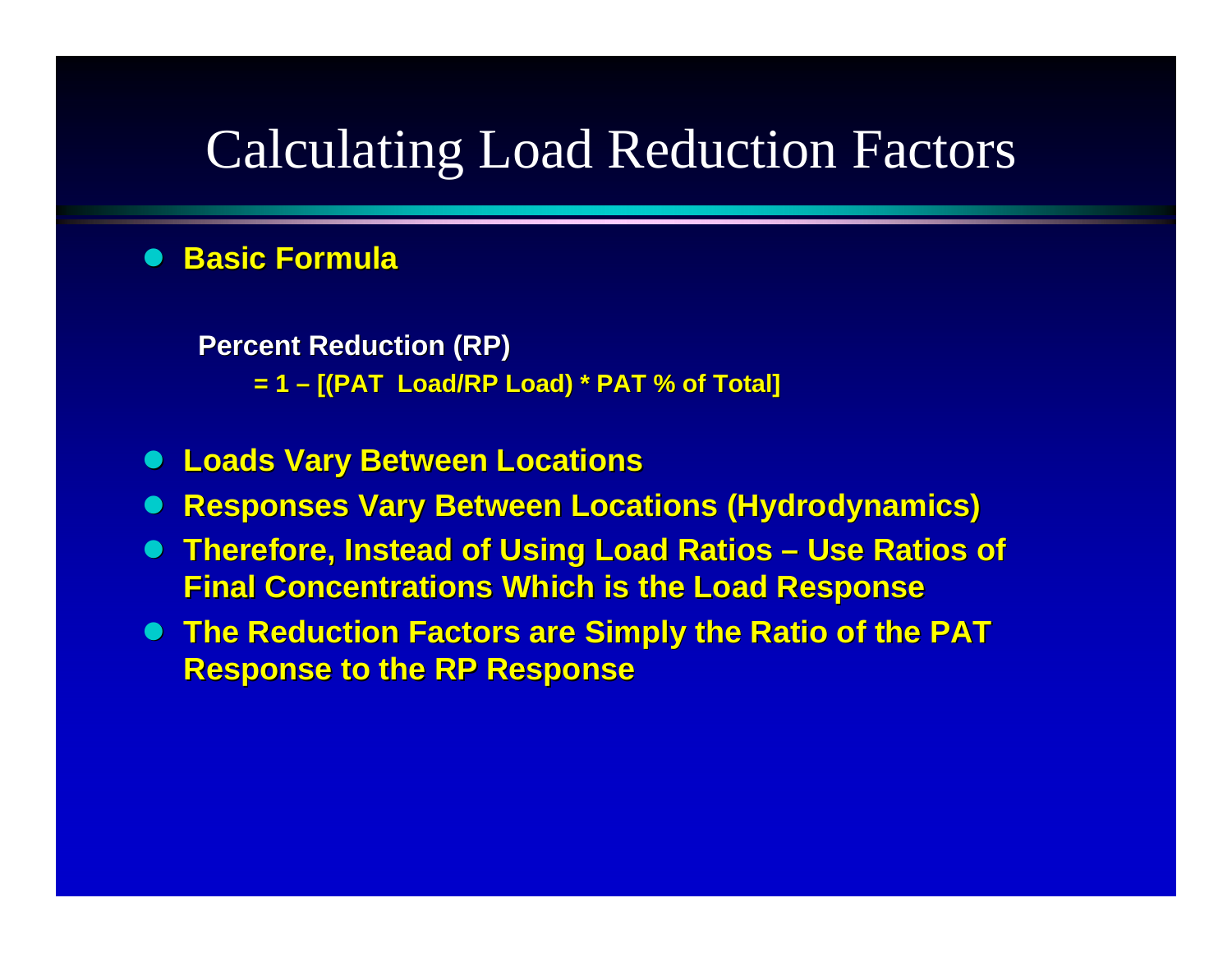# Approximate Reduction Factors

| <b>Translator</b> | <b>Harbor</b> | <b>Passaic</b> |
|-------------------|---------------|----------------|
| PAT/10yr          | 1.4           | 1.16           |
| PAT/5yr           | 2.0           | 1.17           |
| <b>PAT/4yr</b>    | 2.3           | 1.28           |
| PAT/3yr           | 2.7           | 1.49           |
| PAT/2yr           | 3.2           | 1.57           |